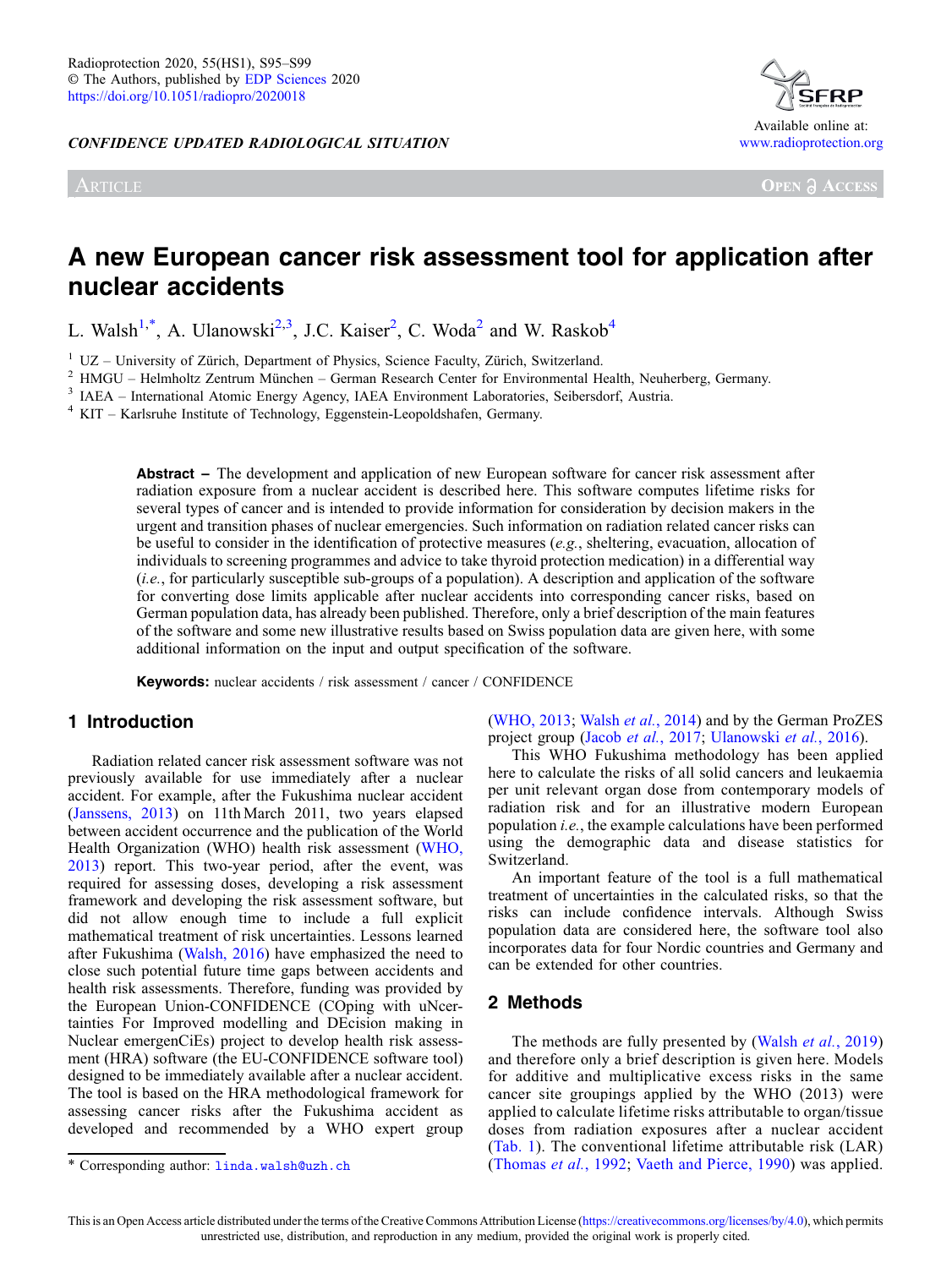#### <span id="page-1-0"></span>Table 1. Cancer incidence outcomes included in the new CONFIDENCE software.

| Cancer groupings applied and source of additive and multiplicative excess risk to dose response models | Organ dose type required |
|--------------------------------------------------------------------------------------------------------|--------------------------|
| All solid cancers (ICD10:C00-C80)                                                                      | Colon                    |
| Japanese A-bomb Life Span Study (LSS)                                                                  |                          |
| Cohort:1958–2009 (Grant et al., 2017)                                                                  |                          |
| All leukemia (ICD10:C91-C95), excluding CLL (ICD10:C91.1, C91.4) and ATL (ICD10:C91.5)                 | Red bone marrow          |
| LSS cohort:1958–2001 (Hsu et al., 2013)                                                                |                          |
| Thyroid cancer (ICD10:C73)                                                                             | Thyroid                  |
| LSS cohort:1958–1999 (Jacob et al., 2014)                                                              |                          |
| Female breast cancer (ICD10:C50)                                                                       | <b>Breast</b>            |
| Pooled study of eight cohorts (Preston <i>et al.</i> , 2002)                                           |                          |



Fig. 1. Schematic diagram giving the definitions of Lifetime Baseline Risk (LBR) and Lifetime Attributable Risk (LAR) of cancer. Requirements for calculating these two quantities, for the all solid cancer grouping and Swiss females, are shown in a simplified schematic representation at the top of the diagram. The requirements, from left to right, are: age specific cancer incidence rates for 2010–2014 in Switzerland (bfs.ch); Swiss survival curves for 2016 (calculated with data from www.who.org); and radiation dose response curves for the excess relative risk as a function of colon dose (Gy) from the most recent analysis of cancer incidence in the life span study (LSS) of Hiroshima and Nagasaki A-bomb survivors (with risk parameters taken from Table 5 of Grant et al.[, 2017](#page-3-0)).

A schematic diagram giving the definition of LAR and examples of the input data required for calculating LAR are given in Figure 1.

Calculations of LAR are associated with large uncertainties that were quantified in this tool by applying stochastic simulations with a methodology previously described ([Ulanowski](#page-3-0) et al., 2016; Jacob et al.[, 2014](#page-3-0)).

The following uncertainties were included:

- the radiation risk model parameters from the excess risk models (given in Tab. 1) were sampled from a multivariate normal distribution using best estimates of all the model fit parameters, including those for the model baseline, and parameter covariance matrices;
- a factor for apportioning additive and multiplicative radiation risk contributions was sampled from a uniform distribution;
- dose rate effects were sampled from a lognormal distribution with a geometric mean of 1.0;
- the minimum latency periods were sampled from a sigmoid distribution;
- uncertainties in age specific cancer incidence rates were sampled from Poisson distributions;
- the doses were sampled from a normal distribution (here, but the tool allows a choice of other distribution forms), with means of 100 mGy organ doses appropriate to the cancer outcome type considered, Tab. 1).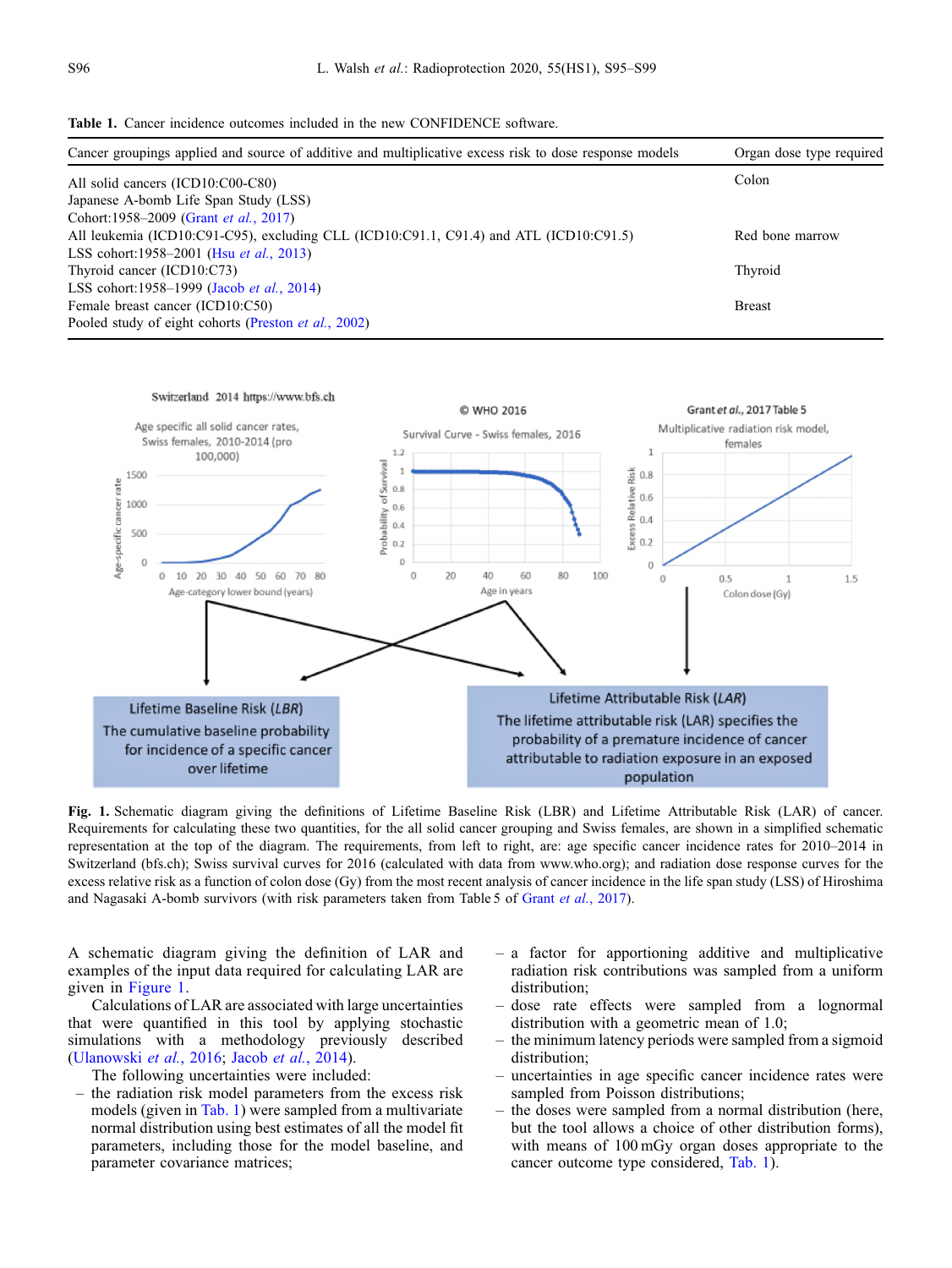<span id="page-2-0"></span>

Fig. 2. Male and female all solid cancer baseline (dark grey) and radiation (light grey with error bars) risks in cases per 10,000 persons calculated from LBR and the LAR for 100 mGy mean colon dose (normally distributed,  $\sigma = 50$  mGy). Based on Swiss population data and error bars for 95% confidence intervals.



Fig. 3. Male and female leukaemia baseline (dark grey) and radiation (light grey with error bars) risks in cases per 10,000 persons calculated from LBR and the LAR for 100 mGy mean red bone marrow dose (normally distributed,  $\sigma = 50$  mGy). Based on Swiss population data and error bars for 95% confidence intervals.

Table 2. An example of the input and output format of the CONFIDENCE Tool (developed by A. Ulanowski).

Input:- Outcome = ASC (all solid cancer) Country = Switzerland Gender = Male Age-at-exposure  $= 1$  (years) Dose distribution: normal,  $\mu = 0.1$  Gy,  $\sigma = 0.05$  Gy

| Output:-    |                               |                            |                                             |                            |
|-------------|-------------------------------|----------------------------|---------------------------------------------|----------------------------|
| Time (year) | Time-integrated risk $(\% )$  |                            |                                             |                            |
|             | $BR_{time}$ or LBR (baseline) |                            | $AR_{time}$ or LAR (radiation-attributable) |                            |
|             | Mean                          | Median $(95\% \text{ CI})$ | Mean                                        | Median $(95\% \text{ CI})$ |
| 10          | 0.04                          | $0.03(0.00-0.13)$          | 0.00                                        | $0.00(0.00-0.01)$          |
| 20          | 0.16                          | $0.14(0.05-0.37)$          | 0.26                                        | $0.05(0.00-1.77)$          |
| 50          | 2.59                          | $2.56(1.88-3.52)$          | 1.06                                        | $0.48(0.01-5.21)$          |
| Lifetime    | 39.90                         | 39.83 (35.64–44.70)        | 3.80                                        | $2.99(0.08-12.18)$         |

LBR: Lifetime Baseline Risk (also given as baseline risk at different times since exposure, BR<sub>time</sub>); LAR: Lifetime Attributable Risk (also given as attributable risk at different times since exposure,  $AR_{time}$ ).

Radiation-related cancer risks, in terms of LAR, were estimated for both males and females initially exposed as infants (age 1 year), children (age 10 years) or adults (age 20 years) applying demographic and health statistics data from a contemporary illustrative European population (Swiss population, WHO and www.krebs.bfs.admin.ch). Table 2 gives an example of the input and output specification of the software.

## 3 Results

The LAR and lifetime baseline risk (LBR) have been simply converted from probabilities (Tab. 2) to numbers of excess cases and number of baseline cases per 10,000 persons, for age at exposure 1, 10 and 20 years, and are given in Figures 2 and 3, for all solid cancers and leukaemia, respectively.

The results for all solid cancers (Fig. 2) show that females have a larger radiation risk than males over a lifetime, but males have a larger lifetime baseline risk than females. The grouping "all solid cancer" will provide risk estimates with a higher statistical power than is obtainable for individual cancer sites, due to the much larger number of all solid cancers compared to the numbers of site specific cancers, in the datasets used to fit the radiation dose response curves for the additive and multiplicative excess risk to dose response models (obtained in the studies cited in [Tab. 1](#page-1-0)), see [Figure 1.](#page-1-0) However, it is noteworthy that the 95% confidence intervals on the numbers of all solid cancer cases expected per 10,000 persons, at 100 mGy colon dose, over lifetime are still large e.g., 462 (95%CI: 12; 1258), 375 (95%CI: 8; 879) and 294 (95%CI: 6;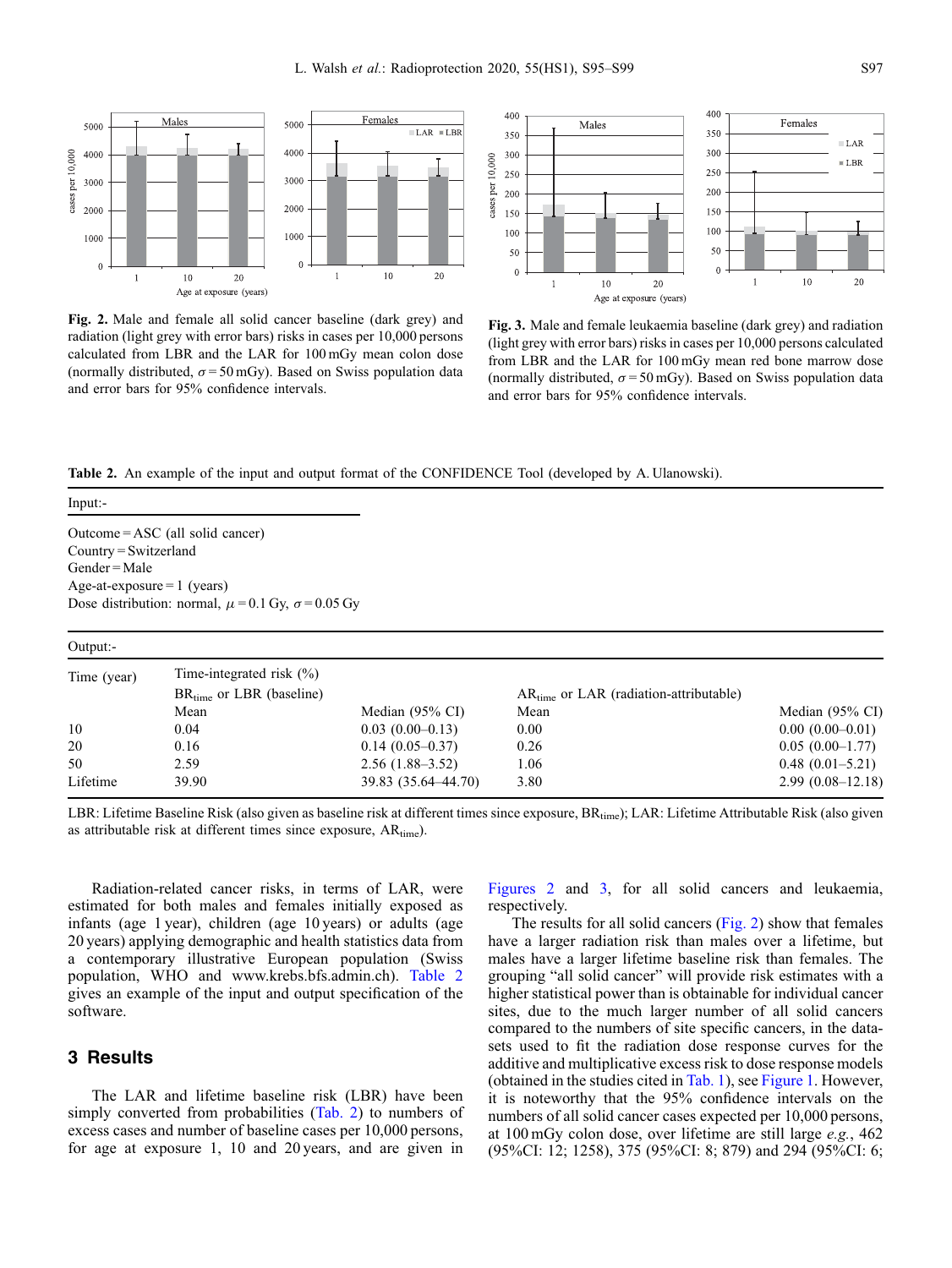<span id="page-3-0"></span>631) for females exposed as infants, children and adults, respectively.

[Figure 3](#page-2-0) gives the results for leukaemia. Here, the radiation risk sex differences, reflect those differences reported in the additive and multiplicative A-bomb life span study risk models (Hsu et al., 2013) *i.e.*, the multiplicative model did not support a gender effect but the additive model did, with a female to male ratio of 0.66. Due to the equal average probabilities of additive and multiplicative transfer types in the LAR calculations applied here, it can be seen that the male radiation lifetime risks are consistently slightly larger than the female risks at the same doses and for all ages at exposure considered. The male leukaemia baseline risks over a lifetime are also consistently larger than the female risks for all three ages at exposure considered.

## 4 Discussion and conclusions

Given the time lapse between the Fukushima accident and the development of HRA software mentioned in the introduction, there is great potential for risk assessment tools that have been fully developed and are ready for operation, before any nuclear accident actually takes place. However, in adopting a "WHO" framework and developing software for use in health risk assessment, it is important to avoid misunderstandings when interpreting lifetime attributable risks, LAR, as presented here. Although LAR values can be based on individual (but not person specific) doses, they cannot represent an individual's cancer risks because there is generally no information on important co-factors that influence a particular individual's cancer risk (e.g., individual radiation sensitivity; genetic pre-disposition to cancer and lifestyle factors). Furthermore, the Swiss population-based incidence and survival curves, used in the LAR calculations, only represent average values for the national population considered at one point in time. LAR should therefore be interpreted as an average risk for specific ages at exposure and genders. The number of baseline and radiation related cases observed in the future will include other sources of variability (uncertainty), dependent on several factors including the size of the population group, and future developments in the secular trends in population statistics (on which the risks are based), which are not accounted for in the software HRA tool. Further work has also been done on methods that reduce the dependence, of radiation related risk assessments on population statistics and survival curves (Ulanowski et al., 2019). Initial work has also been undertaken to assess the usefulness of directly integrated the risk assessment tool into currently available decision support systems (e.g., JRODOS, Ehrhardt and Weis, 2000) and this is a topic for future developments.

Acknowledgement. The work described in this paper was conducted within the CONFIDENCE project, which was part of the CONCERT project. This project has received funding from the Euratom research and training programme 2014– 2018 under grant agreement No. 662287.

Disclaimer (Art. 29.5 GA). This publication reflects only the author's view. Responsibility for the information and views expressed therein lies entirely with the authors. The European Commission is not responsible for any use that may be made of the information it contains.

This paper makes use of data obtained from the Radiation Effects Research Foundation (RERF), Hiroshima and Nagasaki, Japan. RERF is a public interest incorporated foundation funded by the Japanese Ministry of Health, Labour and Welfare (MHLW) and the U.S. Department of Energy (DOE). The data include information obtained from the Hiroshima City, Hiroshima Prefecture, Nagasaki City, and Nagasaki Prefecture Tumor Registries and the Hiroshima and Nagasaki Tissue Registries. The conclusions in this paper are those of the authors and do not necessarily reflect the scientific judgment of RERF or its funding agencies.

### References

- Ehrhardt J, Weis A. (Eds.). 2000. RODOS: decision support system for off-site nuclear emergency management in Europe, final report of the RODOS project. Brussels: European Commission. Report EUR 19144, ISBN No. 92-828-9773-7, includes 2 CDs with all the technical details of the RODOS Systems.
- Grant EJ, Brenner A, Sugiyama H, Sakata R, Sadakane A, Utada M, Cahoon EK, Milder CM, Soda M, Cullings HM, Preston DL, Mabuchi K, Ozasa K. 2017. Solid cancer incidence among the life span study of atomic bomb survivors: 1958–2009. Radiat. Res. 187: 513–537.
- Hsu WL, Preston DL, Soda M, Sugiyama H, Funamoto S, Kodama K, Kimura A, Kamada N, Dohy H, Tomonaga M, Iwanaga M, Miyazaki Y, Cullings H, Suyama A, Ozasa K, Shore R, Mabuchi K. 2013. The incidence of leukemia, lymphoma and multiple myeloma among atomic bomb survivors: 1950–2001. Radiat. Res. 179: 361–382.
- Jacob P, Kaiser C, Ulanovsky A. 2017. ProZES a tool for assessment of assigned share of radiation in probability of cancer development. Bundesamt für Strahlenschutz (BfS). Report BfS-RESFOR-120/17. Available from [http://doris.bfs.de/jspui/handle/](http://doris.bfs.de/jspui/handle/urn:nbn:de:0221-2017032014253.) [urn:nbn:de:0221-2017032014253.](http://doris.bfs.de/jspui/handle/urn:nbn:de:0221-2017032014253.)
- Jacob P, Kaiser JC, Ulanovsky A. 2014. Ultrasonographic surveys and thyroid cancer in the Fukushima Prefecture. Radiat. Environ. Biophys. 53: 291–401 and 403 (erratum).
- Janssens A. 2013. EU basic safety standards and the European response to the Fukushima accident. Radioprotection 48: S19–S26.
- Preston DL, Mattsson A, Holmberg E, Shore R, Hildreth NGM, Boice JD. 2002. Radiation effects on breast cancer risk: a pooled analysis of eight cohorts. Radiat. Res. 158: 220–235.
- Thomas D, Darby S, Fagnani F, Hubert P, Vaeth M, Weiss K. 1992. Definition and estimation of lifetime detriment from radiation exposures: principles and methods. Health Phys. 63: 259–272.
- Vaeth M, Pierce DA. 1990. Calculating excess lifetime risk in relative risk models. Environ. Health Prospect. 87: 83–94.
- Ulanowski A, Kaiser JC, Schneider U, Walsh L. 2019. On prognostic estimates of radiation risk in medicine and radiation protection. Radiat. Environ. Biophys. 58: 305–319.
- Ulanowski A, Eidemüller M, Güthlin D, Kaiser JC, Shemiakina E, Jacob P. 2016. ProZES: a tool for assessment of assigned share of radiation in probability of cancer development (part II). Bundesamt für Strahlenschutz (BfS). Report BfS-RESFOR-116/ 16. Availiable from [http://doris.bfs.de/jspui/handle/urn:nbn:](http://doris.bfs.de/jspui/handle/urn:nbn:de:0221-2016112214169) [de:0221-2016112214169](http://doris.bfs.de/jspui/handle/urn:nbn:de:0221-2016112214169).
- WHO. 2013. Health risk assessment from the nuclear accident after the 2011 Great East Japan Earthquake and Tsunami based on a preliminary dose estimation. WHO. Available from [http://www.](http://www.who.int/ionizing_radiation/pub_meet/fukushima_risk_assessment_2013/en.) [who.int/ionizing\\_radiation/pub\\_meet/fukushima\\_risk\\_assess](http://www.who.int/ionizing_radiation/pub_meet/fukushima_risk_assessment_2013/en.) [ment\\_2013/en.](http://www.who.int/ionizing_radiation/pub_meet/fukushima_risk_assessment_2013/en.)